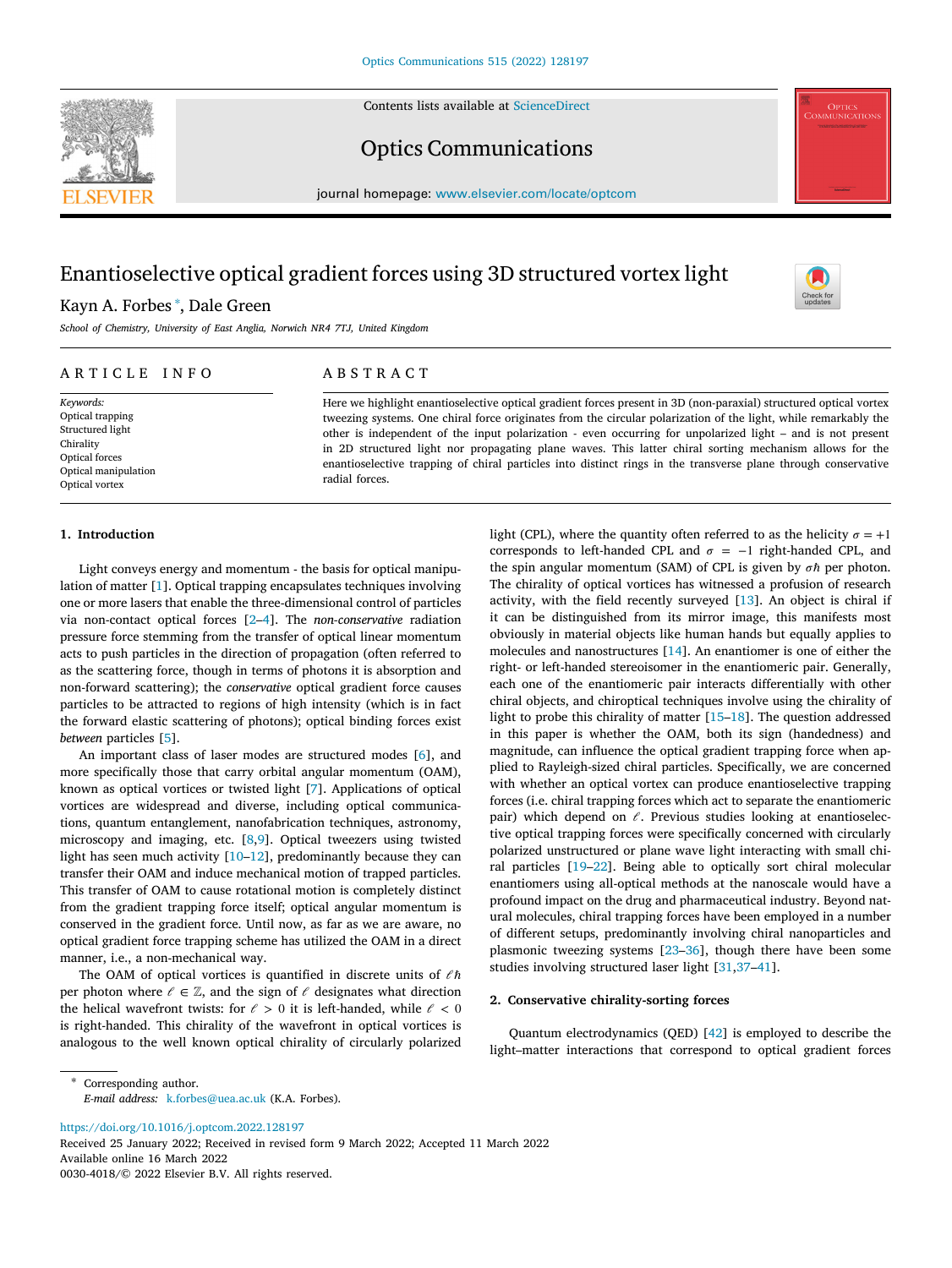in this paper. Truncated to the dipole approximation, the Power– Zienau–Woolley (PZW) multipolar interaction Hamiltonian describes this coupling as [[43\]](#page-3-22)

$$
H_{\rm int}(\xi) = -\varepsilon_0^{-1} \mu_i(\xi) d_i^{\perp}(\mathbf{R}_{\xi}) - m_i(\xi) b_i(\mathbf{R}_{\xi}), \qquad (1)
$$

where  $\mu_i(\xi)$  and  $m_i(\xi)$  are the electric and magnetic dipole operators, respectively;  $d_i^{\perp}$  ( $\mathbf{R}_\xi$ ) and  $b_i$  ( $\mathbf{R}_\xi$ ) are the transverse (with respect to the Poynting vector) electric displacement field and magnetic field mode operators, respectively, acting on a particle  $\xi$  at the location  $\bm{R}_{\xi};$ Einstein summation of repeated tensor indices is assumed throughout, i.e.  $a_i b_i = \mathbf{a} \cdot \mathbf{b}$ . The first term in ([1](#page-1-0)) is the electric dipole coupling (E1) and the second magnetic dipole coupling (M1). For input circularlypolarized Laguerre–Gaussian (LG) modes the electromagnetic free field expansion operators truncated to first-order in the paraxial parameter  $kw_0$  may be given by [\[44](#page-3-23),[45\]](#page-3-24)  $\mathbf{r}$ 

$$
d_i^{\perp}(r) = \sum_{k,\sigma,\ell,p} \Omega \left[ \left\{ e_i^{(\sigma)} + \frac{i}{\sqrt{2}k} \left( \frac{\partial}{\partial r} - \frac{\ell \sigma}{r} \right) e^{i\sigma \phi} \hat{z}_i \right\} \times f_{\ell^2|\cdot p} (r) a_{\ell^2|\cdot p}^{(\sigma)} (k\hat{z}) e^{i(kz + \ell \phi)} - H.c. \right]
$$
(2)

and

and  
\n
$$
b_i(r) = \sum_{k,\sigma,\ell,p} \frac{\Omega}{\epsilon_0 c} \left[ \left\{ b_i^{(\sigma)} + \frac{1}{\sqrt{2}k} \left( \sigma \frac{\partial}{\partial r} - \frac{\ell}{r} \right) e^{i\sigma \phi} \hat{z}_i \right\} \times f_{\lvert \ell \rvert,p}(r) a_{\lvert \ell \rvert,p}^{(\sigma)}(kz) e^{i(kz + \ell \phi)} - H.c. \right],
$$
\n(3)

where  $\Omega = i \left( \hbar c k \epsilon_0 / 2 A_{\ell, p}^2 V \right)^{1/2}$  is the normalization constant for LG modes,  $e_i^{(\sigma)}$  $\bigg(b_i^{(\sigma)}$  $\int = \sqrt{2}^{-1} (\hat{x}(\hat{y}) \pm i\sigma \hat{y}(\hat{x}))_i$  represents the electric (magnetic) polarization vector for circularly polarized light with  $\sigma = \pm 1$  the helicity, with *V* the quantization volume;  $a_{|\ell|, p}^{(\sigma)}(k\hat{z})$  is the annihilation operator;  $\exp i(kz + \ell \phi)$  is a phase term; and *H.c.* stands for Hermitian conjugate. The terms that depend on  $\hat{x}$  and  $\hat{y}$ are the transverse components of the fields while those that depend on *̂* are the longitudinal components. 2D structured light possesses only the transverse components, whilst 3D structured light also has the longitudinal component [[6](#page-3-4)]. Furthermore, whilst the polarization state of 2D structured light is adequately described by 2D polarization theory, e.g. the four Stokes parameters, due to the fact all three spatial components of the field vectors ([2\)](#page-1-1) and ([3](#page-1-2)) generally play a role in 3D structured light, the theory of polarization has been extended to the 3D case [\[46](#page-3-25)[–49](#page-4-0)]. In this work we describe light by its source 2D polarization state and make clear whether it is paraxial (2D structured) or non-paraxial (3D structured). To generate significant longitudinal field components, a 2D structured laser source is tightly focused using a high numerical aperture (NA) lens, producing 3D structured light at the focal plane.  $f_{|\ell|, p}(r)$  is a radial distribution function given as

$$
f_{|\ell|,p}(r) = \frac{C_p^{|\ell|}}{w_0} \left(\frac{\sqrt{2}r}{w_0}\right)^{|\ell|} e^{-\frac{r^2}{w_0^2}} L_p^{|\ell|} \left[\frac{2r^2}{w_0^2}\right],
$$
 (4)

where  $C_p^{|\ell|} = \sqrt{\frac{2p!}{\pi (p+|\ell|)!}}$  is a normalization constant,  $w_0$  is the minimum transverse extent of the beam around  $z = 0$  (beam waist), and  $L_p^{|\ell|}$  is the generalized Laguerre polynomial, p being the radial index. The potential energy responsible for the optical gradient trapping force originates in forward Rayleigh scattering. In photonic terms, an input laser photon is annihilated at the particle and then an identical photon (same mode) is created at the same particle. This two photon interaction requires second-order perturbation theory to yield the leading order contribution to the potential energy [[1\]](#page-3-0):

$$
U = \text{Re} \sum_{R} \frac{\langle I | H_{\text{int}} | R \rangle \langle R | H_{\text{int}} | I \rangle}{E_R - E_I},
$$
\n(5)

where the initial state of the system is given by  $|I\rangle = |E_0(\xi)|$ ; n  $(k, \sigma, \ell, p)$ : the particle is in the ground state and the radiation field consists of *n* photons in the mode  $(k, \sigma, \ell, p)$ ; the final state of the system is identical to the initial; the virtual intermediate state is given by  $|R\rangle = |E_{\alpha}(\xi); (n-1)(k, \sigma, \ell, p)\rangle.$ 

Working strictly in the dipole regime the potential energy of a particle is then a sum of three distinct contributions:

<span id="page-1-6"></span>
$$
U \simeq U_{\text{EIE1}} + U_{\text{EIM1}} + U_{\text{MIM1}}.\tag{6}
$$

<span id="page-1-0"></span>Chiral effects dependent on material handedness originate in the E1M1 term and so from now on we neglect the pure E1E1 and M1M1 effects as they are independent of material chirality [\[15](#page-3-12)].

### **3. 2D circularly polarized 3D LG input**

Using Eq.  $(1)$  $(1)$  $(1)$  with the fields Eqs.  $(2)$  $(2)$  and  $(3)$  in Eq.  $(5)$  we produce the following potential energy for a 2D circularly polarized 3D LG input

<span id="page-1-4"></span>
$$
U_{\text{EIM1}}^{\text{Circ}} = -\frac{I}{2\varepsilon_0 c^2} \text{Re}\left[ \left\{ \overline{e}_i^{\sigma} f - \frac{i}{k} \left( f' - \frac{\ell \sigma}{r} f \right) e^{-i\sigma \phi} \hat{z}_i \right\} \times \left\{ b_j^{\sigma} f + \frac{1}{k} \left( \sigma f' - \frac{\ell}{r} f \right) e^{i\sigma \phi} \hat{z}_j \right\} G_{ij} + c.c. (i \leftrightarrow j) \right],
$$
 (7)

<span id="page-1-1"></span>where we have dropped most dependencies for notational clarity,  $c.c. (i \leftrightarrow j)$  stands for taking the complex conjugate and swapping the indices of the expression in brackets,  $I = n\hbar c^2 k / A_{\ell,p}^2 V$  is the beam intensity,  $f' = \partial_r f_{|\ell|,p}(r)$ , and the imaginary quantity referred to as the mixed electric–magnetic polarizability tensor (which has different signs for each chiral particle of an enantiomeric pair) is given explicitly as

<span id="page-1-2"></span>
$$
G_{ij}(\omega, -\omega) = \sum_{\alpha} \left( \frac{\mu_i^{0\alpha} m_j^{\alpha 0}}{E_{\alpha 0} - \hbar \omega} + \frac{m_j^{0\alpha} \mu_i^{\alpha 0}}{E_{\alpha 0} + \hbar \omega} \right),
$$
 (8)

where the transition dipole moments are defined as  $\mu_i^{0\alpha}$  ( $m_i^{0\alpha}$ ) = ( $E_0 | \mu_i(m_i) | E_\alpha$ ) and  $E_{\alpha 0} = E_\alpha - E_0$ . To account for the randomly oriented nature of chiral particles in the liquid or gas phase the potential energy ([7](#page-1-4)) must be rotationally averaged. Using well known methods [\[43](#page-3-22)] in which each particle is decoupled from the space-fixed frame into the laboratory frame we produce

<span id="page-1-5"></span>
$$
\langle U_{\text{EIM1}}^{\text{Circ}} \rangle = -\frac{I}{3\varepsilon_0 c^2} \left[ \sigma f^2 + \frac{1}{2k^2} \left( \sigma f'^2 - \frac{2\ell}{r} f f' + \frac{\sigma \ell^2}{r^2} f^2 \right) \right] \text{Im} G_{\lambda \lambda}, \tag{9}
$$

The optical force  $F$  can be calculated from the energy shift via the well-known relation:  $F = -\text{Re} \nabla U$ , its explicit form is given in Supplement [1](#page-2-0). The potential energy  $(9)$  $(9)$  $(9)$  is plotted in [Fig.](#page-2-0) 1 with the direction of the forces *F* overlaid for the parallel  $\ell = |\sigma|$  and antiparallel  $\ell = -|\sigma|$  cases (further plots can be found in Supplement 1). This enantioselective trapping mechanism is quite similar to that of circularly polarized plane waves or 2D structured light, except in our system we have the spin–orbit-interactions (SOI) which occur in 3D fields [\[50](#page-4-1)] and these influence the helicity density distributions. For example, in the antiparallel case we produce an on-axis helicity density for  $| \ell | = 1$ .

## **4. 2D polarization independent enantioselective force**

<span id="page-1-3"></span>While the physics of the mechanism in the previous section is similar to that of previous chiral gradient forces [\[19](#page-3-14),[21,](#page-3-26)[51,](#page-4-2)[52\]](#page-4-3), we will now highlight a distinct enantioselective trapping mechanism which is *independent* of the 2D polarization state. Optical helicity density *ℎ* for propagating plane waves, 2D structured fields, and evanescent waves is proportional to the degree of 2D circular polarization of the input beam  $h \propto \sigma$ , being zero for both linearly polarized and unpolarized inputs and taking on its maximum value for circular polarization. For both linearly polarized and unpolarized plane waves there is no possibility for enantioselective gradient forces because  $\sigma = 0$  and thus their optical helicity *ℎ* = 0. In comparison, 3D structured LG modes are known to possess a non-zero optical helicity density contribution for 2D linear polarizations [[45](#page-3-24)[,53](#page-4-4)] and it has recently been shown that remarkably this contribution is in fact independent of 2D polarization, persisting even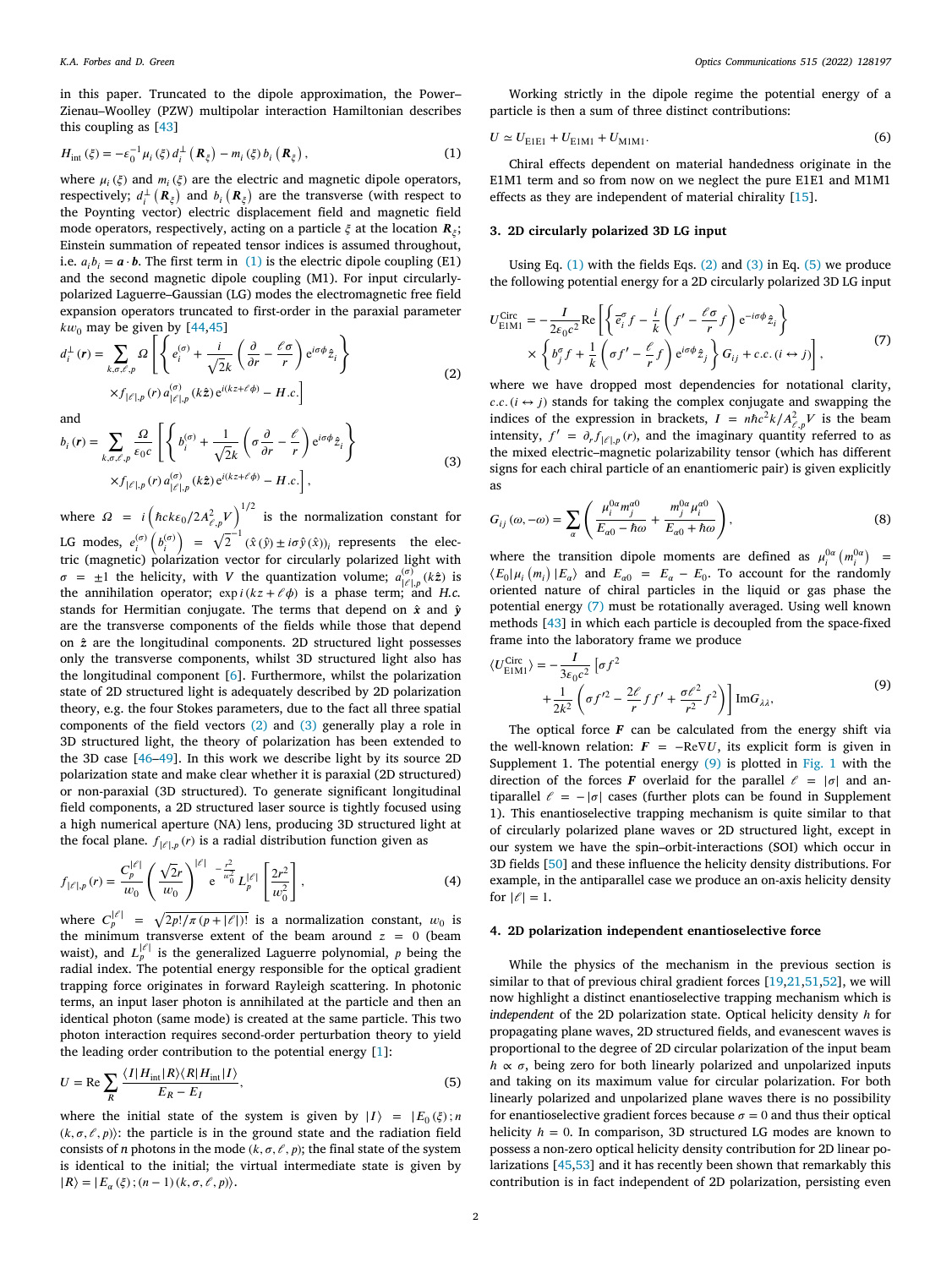

<span id="page-2-0"></span>**Fig. 1.** Individually normalized enantioselective potential energy ([9\)](#page-1-5) with forces overlaid (arrows indicate only direction)  $w_0 = \lambda$  in all plots.

for unpolarized input light [[54\]](#page-4-5). The rotationally averaged gradient trapping potential energy due to an 2D unpolarized 3D LG beam may be calculated by averaging ([9](#page-1-5)) over the two orthogonal polarizations  $\sigma = 1$  and  $\sigma = -1$  (see Supplement 1 for further details):

$$
\langle U_{\text{EIM1}}^{\text{ind}} \rangle = \frac{I}{3\varepsilon_0 c^2} \frac{\ell}{k^2 r} f' f \text{Im} G_{\lambda \lambda}.
$$
 (10)

The gradient forces acting on a chiral particle stemming from this 2D polarization independent potential energy are calculated as<br>  $I = \left(\frac{C_0^{[\ell]}}{\sqrt{2}}\right)^2 \left(\sqrt{2}r\right)^{2|\ell|} - \frac{2r^2}{r^2} 8\ell$ 

$$
\langle F_{\text{EIM1}}^{\text{ind}} \rangle = \hat{r} \frac{I}{3\varepsilon_0 c^2} \left( \frac{C_p^{\text{tr}}}{w_0} \right) \left( \frac{\sqrt{2}r}{w_0} \right)^{\frac{1}{2}} e^{-\frac{z}{w_0^2}} \frac{8\ell}{k^2}
$$
  
 
$$
\times \left[ \left( \frac{|\ell|}{w_0^2 r} - \frac{r}{w_0^4} \right) L_p^{2|\ell|} + \left( \frac{2|\ell|}{w_0^2 r} - \frac{4r}{w_0^4} \right) L_p^{|\ell|} L_{p-1}^{|\ell|+1} - \frac{2r}{w_0^4} \left( L_{p-1}^{2|\ell|+1} + L_p^{|\ell|} L_{p-2}^{|\ell|+2} \right) \right] \text{Im} G_{\lambda\lambda}.
$$
 (11)

The potential energy  $(10)$  $(10)$  with the direction of the forces  $(11)$  $(11)$ overlaid at the focal plane  $z = 0$  are shown in [Fig.](#page-2-3) [2.](#page-2-3) What the graphs show is that for a given sign of  $\ell$ , the right-handed and left-handed chiral particles in an enantiomeric mixture are subject to discriminatory radial trapping forces which act to separate them into distinct rings in the transverse plane. For example, in [Fig.](#page-2-3) [2t](#page-2-3)he enantiomer with  $G > 0$ is pushed away from the beam axis and towards the blue (outer) ring, meanwhile in 2b it shows the  $G < 0$  is pushed towards the central spot and away from the outer ring. The results are dependent on the sign of  $\ell$ , and keeping everything else the same, for  $-\ell$  the graphs in [Fig.](#page-2-3) [2](#page-2-3). are the same but with the signs reversed. For example, for  $-\ell$  the 2a  $G > 0$ would look exactly like 2b. It is important to make clear that these 2D polarization independent enantioselective forces are identical for either a 2D linearly polarized or 2D unpolarized 3D structured optical vortex. Also crucial is that both ([10\)](#page-2-1) and ([11\)](#page-2-2) stem purely from the longitudinal fields of [\(2\)](#page-1-1) and ([3](#page-1-2)) and so the 3D structure of the optical vortex beam generated by a tight focus is essential.

#### **5. Discussion and conclusions**

The chiral forces derived here using perturbative QED can alternatively be interpreted as the force arising from the gradient of the optical helicity density *h* [[35\]](#page-3-27). It is clear that the forces in [Figs.](#page-2-0) [1](#page-2-0) and [2](#page-2-3) are proportional to  $(ImG_{\lambda\lambda}) \nabla h$ , where *h* is given by Eqs. (14) and (17) in Ref. [[45\]](#page-3-24), respectively. We note that our *conservative* discriminatory



<span id="page-2-3"></span><span id="page-2-2"></span><span id="page-2-1"></span>**Fig. 2.** Individually normalized 2D polarization independent enantioselective potential energy  $(10)$  $(10)$  $(10)$  with vector optical force  $(11)$  $(11)$  $(11)$ . Otherwise as [Fig.](#page-2-0) [1](#page-2-0) (arrows indicate only direction).

trapping force derived using QED relates to the  $-\omega 4\pi \text{Re} \{ \chi \} \nabla h$  term derived with a classical field.

In Eq. 2 of Ref. [\[35](#page-3-27)]. For the propagating plane wave and evanescent wave modelled in that study and elsewhere [\[55](#page-4-6)] the helicity density is  $h \propto \sigma$  and so for linear or randomly polarized propagating plane or evanescent waves conservative enantioselective forces analogous to our 3D structured vortex 2D polarization independent force ([11\)](#page-2-2) do not exist. The lateral *non-conservative* optical forces presented in Ref. [\[35](#page-3-27)] are due to transverse spin angular momentum density [[56\]](#page-4-7) in evanescent waves. Although the evanescent fields have 2D polarization independent transverse spin density [\[57](#page-4-8)], they possess canonical momentum density only in the direction of propagation, and so projecting the transverse spin onto the momentum density in evanescent waves produces zero helicity. We have highlighted a similar chirality-sorting force as that discovered by Hayat et al. [[35\]](#page-3-27) but ours is a conservative gradient force in 3D optical vortex tweezing systems, its magnitude is proportional to the tightness of the focus, but also increases for higher  $\nu$  values as it stems from the gradients of the field.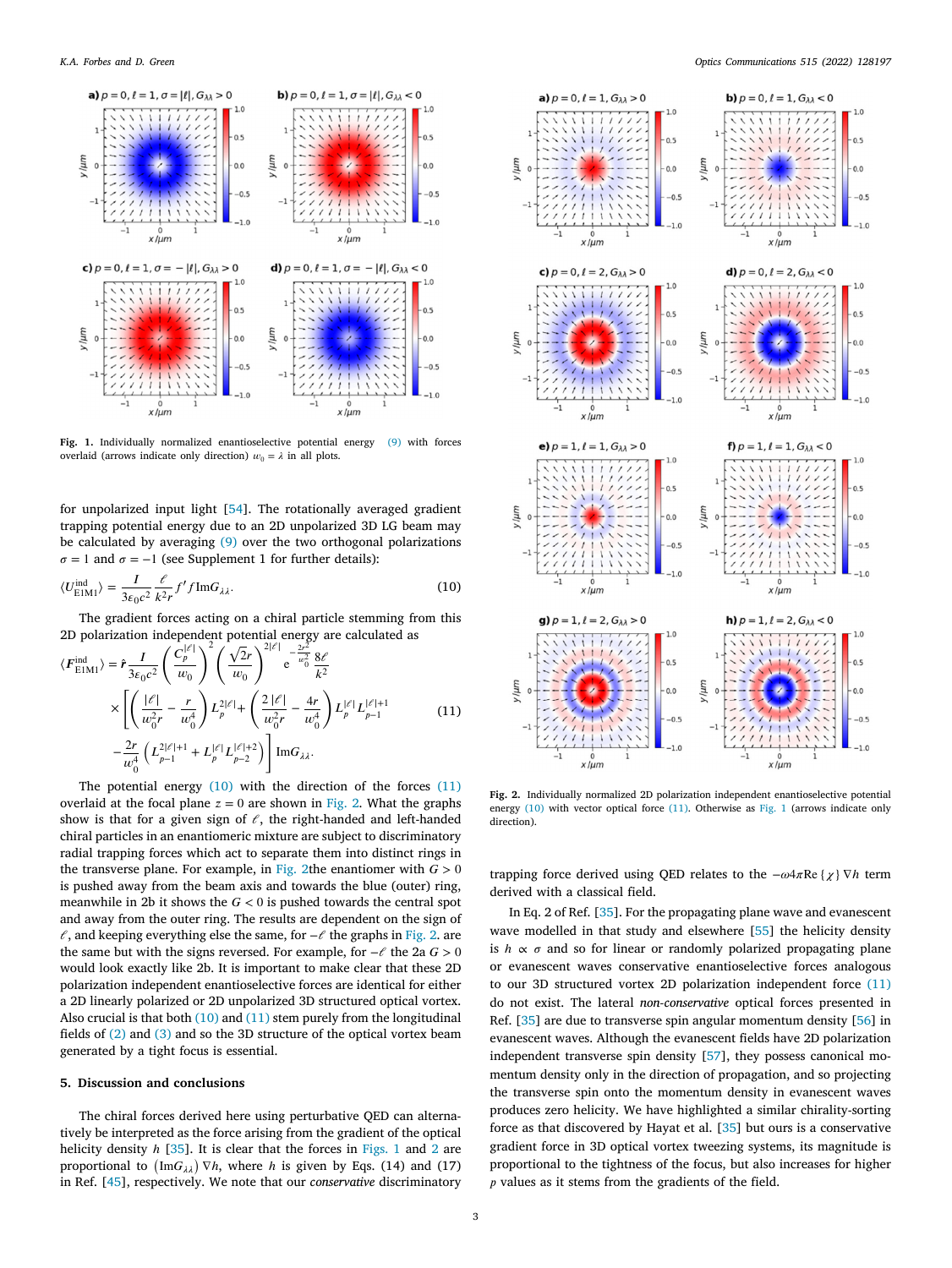Evidently for natural chiral particles (e.g. molecules) the magnitudes of the forces involved will be small due their small  $G_{\lambda\lambda}$  alongside the fact there will be present the dominant chirality-independent trapping potential  $U_{\text{E1E1}}$  from ([6](#page-1-6)), however they are considered experimentally distinguishable [[1](#page-3-0),[21,](#page-3-26)[51,](#page-4-2)[52\]](#page-4-3), though are yet to be observed. Experimental realization of the fundamental mechanisms outlined here therefore have more potential in systems comprising of nanoparticles or the use of plasmonic enhancement in nanophotonic setups [[27,](#page-3-28)[58,](#page-4-9)[59\]](#page-4-10), and in particular the newly proposed method of force detection by Sifatet al. [\[60](#page-4-11)] is readily amenable.

This work has provided further evidence of the significant potential of 3D structured light in light–matter interactions and nanophotonics [[6](#page-3-4)]. To be clear, while enantiomer separation schemes utilizing the optical helicity of circularly polarized plane waves in gradient force mechanisms have been put forward [[19,](#page-3-14)[21\]](#page-3-26), linearly polarized and unpolarized propagating plane waves possess no longitudinal fields or optical helicity and so the 2D polarization independent discriminatory force [\(11](#page-2-2)) could never have been envisaged under the plane wave approximation, nor a 2D structured light field.

## **Declaration of competing interest**

The authors declare that they have no known competing financial interests or personal relationships that could have appeared to influence the work reported in this paper.

#### **Funding**

KAF thanks the Leverhulme Trust for funding him through a Leverhulme Early Career Fellowship, UK (Grant Number ECF-2019-398).

## **Appendix A. Supplementary data**

Supplementary material related to this article can be found online at [https://doi.org/10.1016/j.optcom.2022.128197.](https://doi.org/10.1016/j.optcom.2022.128197)

#### **References**

- <span id="page-3-0"></span>[1] [D.L. Andrews, D.S. Bradshaw, Optical Nanomanipulation, Morgan & Claypool](http://refhub.elsevier.com/S0030-4018(22)00168-7/sb1) [Publishers, San Rafael, CA, 2017.](http://refhub.elsevier.com/S0030-4018(22)00168-7/sb1)
- <span id="page-3-1"></span>[2] [C. Bradac, Nanoscale optical trapping: A review, Adv. Opt. Mater. \(2018\)](http://refhub.elsevier.com/S0030-4018(22)00168-7/sb2) [1800005.](http://refhub.elsevier.com/S0030-4018(22)00168-7/sb2)
- [3] [P.H. Jones, O.M. Maragò, G. Volpe, Optical Tweezers: Principles and](http://refhub.elsevier.com/S0030-4018(22)00168-7/sb3) [Applications, Cambridge University Press, 2015.](http://refhub.elsevier.com/S0030-4018(22)00168-7/sb3)
- <span id="page-3-2"></span>[4] [S.E.S. Spesyvtseva, K. Dholakia, Trapping in a material world, ACS Photonics 3](http://refhub.elsevier.com/S0030-4018(22)00168-7/sb4) [\(2016\) 719–736.](http://refhub.elsevier.com/S0030-4018(22)00168-7/sb4)
- <span id="page-3-3"></span>[5] [K.A. Forbes, D.S. Bradshaw, D.L. Andrews, Optical binding of nanoparticles,](http://refhub.elsevier.com/S0030-4018(22)00168-7/sb5) [Nanophotonics 9 \(2019\) 1–17.](http://refhub.elsevier.com/S0030-4018(22)00168-7/sb5)
- <span id="page-3-4"></span>[6] [A. Forbes, M. de Oliveira, M.R. Dennis, Structured light, Nat. Photonics 15 \(2021\)](http://refhub.elsevier.com/S0030-4018(22)00168-7/sb6) [253–262.](http://refhub.elsevier.com/S0030-4018(22)00168-7/sb6)
- <span id="page-3-5"></span>[7] [D.L. Andrews, M. Babiker \(Eds.\), The Angular Momentum of Light, Cambridge](http://refhub.elsevier.com/S0030-4018(22)00168-7/sb7) [University Press, Cambridge, 2012.](http://refhub.elsevier.com/S0030-4018(22)00168-7/sb7)
- <span id="page-3-6"></span>[8] [Y. Shen, X. Wang, Z. Xie, C. Min, X. Fu, Q. Liu, M. Gong, X. Yuan, Optical](http://refhub.elsevier.com/S0030-4018(22)00168-7/sb8) [vortices 30 years on: OAM manipulation from topological charge to multiple](http://refhub.elsevier.com/S0030-4018(22)00168-7/sb8) [singularities, Light Sci. Appl. 8 \(2019\) 1–29.](http://refhub.elsevier.com/S0030-4018(22)00168-7/sb8)
- <span id="page-3-7"></span>[9] [Y. Bai, H. Lv, X. Fu, Y. Yang, Vortex beam: generation and detection of orbital](http://refhub.elsevier.com/S0030-4018(22)00168-7/sb9) [angular momentum, Chinese Opt. Lett. 20 \(2022\) 012601.](http://refhub.elsevier.com/S0030-4018(22)00168-7/sb9)
- <span id="page-3-8"></span>[10] [M.J. Padgett, R. Bowman, Tweezers with a twist, Nat. Photonics 5 \(2011\)](http://refhub.elsevier.com/S0030-4018(22)00168-7/sb10) [343–348.](http://refhub.elsevier.com/S0030-4018(22)00168-7/sb10)
- [11] [M. Woerdemann, C. Alpmann, M. Esseling, C. Denz, Advanced optical trapping](http://refhub.elsevier.com/S0030-4018(22)00168-7/sb11) [by complex beam shaping, Laser Photonics Rev. 7 \(2013\) 839–854.](http://refhub.elsevier.com/S0030-4018(22)00168-7/sb11)
- <span id="page-3-9"></span>[12] [Y. Yang, Y. Ren, M. Chen, Y. Arita, C. Rosales-Guzmán, Optical trapping with](http://refhub.elsevier.com/S0030-4018(22)00168-7/sb12) [structured light: a review, Adv. Photonics 3 \(2021\) 034001.](http://refhub.elsevier.com/S0030-4018(22)00168-7/sb12)
- <span id="page-3-10"></span>[13] K.A. Forbes, D.L. Andrews, Orbital angular momentum of twisted light: chirality and optical activity, J. Phys. Photonics 3 (2021) 022007, [http://dx.doi.org/10.](http://dx.doi.org/10.1088/2515-7647/abdb06) [1088/2515-7647/abdb06.](http://dx.doi.org/10.1088/2515-7647/abdb06)
- <span id="page-3-11"></span>[14] [L.D. Barron, True and false chirality and parity violation, Chem. Phys. Lett. 123](http://refhub.elsevier.com/S0030-4018(22)00168-7/sb14) [\(1986\) 423–427.](http://refhub.elsevier.com/S0030-4018(22)00168-7/sb14)
- <span id="page-3-12"></span>[15] [D.L. Andrews, Quantum formulation for nanoscale optical and material chirality:](http://refhub.elsevier.com/S0030-4018(22)00168-7/sb15) [Symmetry issues, space and time parity, and observables, J. Opt. 20 \(2018\)](http://refhub.elsevier.com/S0030-4018(22)00168-7/sb15) [033003.](http://refhub.elsevier.com/S0030-4018(22)00168-7/sb15)
- [16] [J.T. Collins, C. Kuppe, D.C. Hooper, C. Sibilia, M. Centini, V.K. Valev, Chirality](http://refhub.elsevier.com/S0030-4018(22)00168-7/sb16) [and chiroptical effects in metal nanostructures: fundamentals and current trends,](http://refhub.elsevier.com/S0030-4018(22)00168-7/sb16) [Adv. Opt. Mater. 5 \(2017\) 1700182.](http://refhub.elsevier.com/S0030-4018(22)00168-7/sb16)
- [17] [P.L. Polavarapu, Chiroptical Spectroscopy: Fundamentals and Applications, CRC](http://refhub.elsevier.com/S0030-4018(22)00168-7/sb17) [Press, 2016.](http://refhub.elsevier.com/S0030-4018(22)00168-7/sb17)
- <span id="page-3-13"></span>[18] [L.D. Barron, Molecular Light Scattering and Optical Activity, Cambridge](http://refhub.elsevier.com/S0030-4018(22)00168-7/sb18) [University Press, Cambridge, 2009.](http://refhub.elsevier.com/S0030-4018(22)00168-7/sb18)
- <span id="page-3-14"></span>[19] [D.S. Bradshaw, D.L. Andrews, Chiral discrimination in optical trapping and](http://refhub.elsevier.com/S0030-4018(22)00168-7/sb19) [manipulation, New J. Phys. 16 \(2014\) 103021.](http://refhub.elsevier.com/S0030-4018(22)00168-7/sb19)
- [20] [D.S. Bradshaw, K.A. Forbes, J.M. Leeder, D.L. Andrews, Chirality in optical](http://refhub.elsevier.com/S0030-4018(22)00168-7/sb20) [trapping and optical binding, Photonics 2 \(2015\) 483–497.](http://refhub.elsevier.com/S0030-4018(22)00168-7/sb20)
- <span id="page-3-26"></span>[21] [R.P. Cameron, S.M. Barnett, A.M. Yao, Discriminatory optical force for chiral](http://refhub.elsevier.com/S0030-4018(22)00168-7/sb21) [molecules, New J. Phys. 16 \(2014\) 013020.](http://refhub.elsevier.com/S0030-4018(22)00168-7/sb21)
- <span id="page-3-15"></span>[22] [A. Canaguier-Durand, J.A. Hutchison, C. Genet, T.W. Ebbesen, Mechanical](http://refhub.elsevier.com/S0030-4018(22)00168-7/sb22) [separation of chiral dipoles by chiral light, New J. Phys. 15 \(2013\) 123037.](http://refhub.elsevier.com/S0030-4018(22)00168-7/sb22)
- <span id="page-3-16"></span>[23] [Z.-H. Lin, J. Zhang, J.-S. Huang, Plasmonic elliptical nanoholes for chiroptical](http://refhub.elsevier.com/S0030-4018(22)00168-7/sb23) [analysis and enantioselective optical trapping, Nanoscale 13 \(2021\) 9185–9192.](http://refhub.elsevier.com/S0030-4018(22)00168-7/sb23)
- [24] [Y. Shi, T. Zhu, T. Zhang, A. Mazzulla, D.P. Tsai, W. Ding, A.Q. Liu, G.](http://refhub.elsevier.com/S0030-4018(22)00168-7/sb24) [Cipparrone, J.J. Sáenz, C.-W. Qiu, Chirality-assisted lateral momentum transfer](http://refhub.elsevier.com/S0030-4018(22)00168-7/sb24) [for bidirectional enantioselective separation, Light Sci. Appl. 9 \(2020\) 1–12.](http://refhub.elsevier.com/S0030-4018(22)00168-7/sb24)
- [25] [R. Ali, F.A. Pinheiro, R.S. Dutra, F.S. Rosa, P.A.M. Neto, Enantioselective](http://refhub.elsevier.com/S0030-4018(22)00168-7/sb25) [manipulation of single chiral nanoparticles using optical tweezers, Nanoscale 12](http://refhub.elsevier.com/S0030-4018(22)00168-7/sb25) [\(2020\) 5031–5037.](http://refhub.elsevier.com/S0030-4018(22)00168-7/sb25)
- [26] [F. Patti, R. Saija, P. Denti, G. Pellegrini, P. Biagioni, M.A. Iatì, O.M. Maragò,](http://refhub.elsevier.com/S0030-4018(22)00168-7/sb26) [Chiral optical tweezers for optically active particles in the T-matrix formalism,](http://refhub.elsevier.com/S0030-4018(22)00168-7/sb26) [Sci. Rep. 9 \(2019\) 1–10.](http://refhub.elsevier.com/S0030-4018(22)00168-7/sb26)
- <span id="page-3-28"></span>[27] [Y. Zhao, A.A. Saleh, J.A. Dionne, Enantioselective optical trapping of chiral](http://refhub.elsevier.com/S0030-4018(22)00168-7/sb27) [nanoparticles with plasmonic tweezers, ACS Photonics 3 \(2016\) 304–309.](http://refhub.elsevier.com/S0030-4018(22)00168-7/sb27)
- [28] [Y. Li, G. Rui, S. Zhou, B. Gu, Y. Yu, Y. Cui, Q. Zhan, Enantioselective optical](http://refhub.elsevier.com/S0030-4018(22)00168-7/sb28) [trapping of chiral nanoparticles using a transverse optical needle field with a](http://refhub.elsevier.com/S0030-4018(22)00168-7/sb28) [transverse spin, Opt. Express 28 \(2020\) 27808–27822.](http://refhub.elsevier.com/S0030-4018(22)00168-7/sb28)
- [29] [K. Ding, J. Ng, L. Zhou, C.T. Chan, Realization of optical pulling forces using](http://refhub.elsevier.com/S0030-4018(22)00168-7/sb29) [chirality, Phys. Rev. A 89 \(2014\) 063825.](http://refhub.elsevier.com/S0030-4018(22)00168-7/sb29)
- [30] H. Zheng, H. Chen, J. Ng, Z. Lin, Optical gradient force in the absence of light intensity gradient, Phys. Rev. B. 103 (2021) 035103, [http://dx.doi.org/10.1103/](http://dx.doi.org/10.1103/PhysRevB.103.035103) [PhysRevB.103.035103](http://dx.doi.org/10.1103/PhysRevB.103.035103).
- <span id="page-3-18"></span>[31] [G. Tkachenko, E. Brasselet, Helicity-dependent three-dimensional optical trapping](http://refhub.elsevier.com/S0030-4018(22)00168-7/sb31) [of chiral microparticles, Nat. Commun. 5 \(2014\) 4491.](http://refhub.elsevier.com/S0030-4018(22)00168-7/sb31)
- [32] N. Kravets, A. Aleksanyan, H. Chraïbi, J. Leng, E. Brasselet, Optical enantioseparation of racemic emulsions of chiral microparticles, Phys. Rev. Appl. 11 (2019) 044025, [http://dx.doi.org/10.1103/PhysRevApplied.11.044025.](http://dx.doi.org/10.1103/PhysRevApplied.11.044025)
- [33] L. Fang, J. Wang, Optical trapping separation of chiral nanoparticles by subwavelength slot waveguides, Phys. Rev. Lett. 127 (2021) 233902, [http://dx.doi.](http://dx.doi.org/10.1103/PhysRevLett.127.233902) [org/10.1103/PhysRevLett.127.233902.](http://dx.doi.org/10.1103/PhysRevLett.127.233902)
- [34] [H. Chen, C. Liang, S. Liu, Z. Lin, Chirality sorting using two-wave-interference–](http://refhub.elsevier.com/S0030-4018(22)00168-7/sb34) [induced lateral optical force, Phys. Rev. A 93 \(2016\) 053833.](http://refhub.elsevier.com/S0030-4018(22)00168-7/sb34)
- <span id="page-3-27"></span>[35] A. Hayat, J.P.B. Mueller, F. Capasso, Lateral chirality-sorting optical forces, Proc. Natl. Acad. Sci. United States Am. 112 (2015) 13190–13194, [http://dx.doi.org/](http://dx.doi.org/10.1073/pnas.1516704112) [10.1073/pnas.1516704112.](http://dx.doi.org/10.1073/pnas.1516704112)
- <span id="page-3-17"></span>[36] Cyriaque Genet, Chiral light–chiral matter interactions: an optical force perspective, ACS Photonics 9 (2) (2022) 319–332, [http://dx.doi.org/10.1021/](http://dx.doi.org/10.1021/acsphotonics.1c01130) [acsphotonics.1c01130,](http://dx.doi.org/10.1021/acsphotonics.1c01130) [https://pubs.acs.org/doi/10.1021/acsphotonics.1c01130.](https://pubs.acs.org/doi/10.1021/acsphotonics.1c01130)
- <span id="page-3-19"></span>[37] [H. Zhang, J. Li, M. Guo, M. Duan, Z. Feng, W. Yang, Optical trapping two types](http://refhub.elsevier.com/S0030-4018(22)00168-7/sb37) [of particles using a focused vortex beam, Optik 166 \(2018\) 138–146.](http://refhub.elsevier.com/S0030-4018(22)00168-7/sb37)
- [38] [M. Li, S. Yan, Y. Zhang, P. Zhang, B. Yao, Enantioselective optical trapping](http://refhub.elsevier.com/S0030-4018(22)00168-7/sb38) [of chiral nanoparticles by tightly focused vector beams, J. Opt. Soc. Am. B 36](http://refhub.elsevier.com/S0030-4018(22)00168-7/sb38) [\(2019\) 2099–2105.](http://refhub.elsevier.com/S0030-4018(22)00168-7/sb38)
- [39] [L. Carretero, P. Acebal, S. Blaya, Chiral Rayleigh particles discrimination in](http://refhub.elsevier.com/S0030-4018(22)00168-7/sb39) [dynamic dual optical traps, J. Quant. Spectrosc. Radiat. Transfer 201 \(2017\)](http://refhub.elsevier.com/S0030-4018(22)00168-7/sb39) [209–215.](http://refhub.elsevier.com/S0030-4018(22)00168-7/sb39)
- [40] [W. Lu, H. Chen, S. Guo, S. Liu, Z. Lin, Selectively transporting small chiral](http://refhub.elsevier.com/S0030-4018(22)00168-7/sb40) [particles with circularly polarized airy beams, Opt. Lett. 43 \(2018\) 2086–2089.](http://refhub.elsevier.com/S0030-4018(22)00168-7/sb40)
- <span id="page-3-20"></span>[41] [M. Li, S. Yan, Y. Zhang, X. Chen, B. Yao, Optical separation and discrimination](http://refhub.elsevier.com/S0030-4018(22)00168-7/sb41) [of chiral particles by vector beams with orbital angular momentum, Nanoscale](http://refhub.elsevier.com/S0030-4018(22)00168-7/sb41) [Adv. \(2021\).](http://refhub.elsevier.com/S0030-4018(22)00168-7/sb41)
- <span id="page-3-21"></span>[42] [D.L. Andrews, D.S. Bradshaw, K.A. Forbes, A. Salam, Quantum electrodynamics](http://refhub.elsevier.com/S0030-4018(22)00168-7/sb42) [in modern optics and photonics: tutorial, J. Opt. Soc. Am. B 37 \(2020\)](http://refhub.elsevier.com/S0030-4018(22)00168-7/sb42) [1153–1172.](http://refhub.elsevier.com/S0030-4018(22)00168-7/sb42)
- <span id="page-3-22"></span>[43] [D.P. Craig, T. Thirunamachandran, Molecular Quantum Electrodynamics: An](http://refhub.elsevier.com/S0030-4018(22)00168-7/sb43) [Introduction to Radiation-Molecule Interactions, Courier Corporation, New York,](http://refhub.elsevier.com/S0030-4018(22)00168-7/sb43) [1998.](http://refhub.elsevier.com/S0030-4018(22)00168-7/sb43)
- <span id="page-3-23"></span>[44] [K.A. Forbes, D. Green, G.A. Jones, Relevance of longitudinal fields of paraxial](http://refhub.elsevier.com/S0030-4018(22)00168-7/sb44) [optical vortices, J. Opt. 23 \(2021\) 075401.](http://refhub.elsevier.com/S0030-4018(22)00168-7/sb44)
- <span id="page-3-24"></span>[45] K.A. Forbes, G.A. Jones, Measures of helicity and chirality of optical vortex beams, J. Opt. 23 (2021) 115401, [http://dx.doi.org/10.1088/2040-8986/ac24bd.](http://dx.doi.org/10.1088/2040-8986/ac24bd)
- <span id="page-3-25"></span>[46] M.A. Alonso, Geometric descriptions for the polarization for nonparaxial optical fields: a tutorial, 2020, arXiv preprint [arXiv:2008.02720.](http://arxiv.org/abs/2008.02720)
- [47] [C.J. Sheppard, Jones and Stokes parameters for polarization in three dimensions,](http://refhub.elsevier.com/S0030-4018(22)00168-7/sb47) [Phys. Rev. A 90 \(2014\) 023809.](http://refhub.elsevier.com/S0030-4018(22)00168-7/sb47)